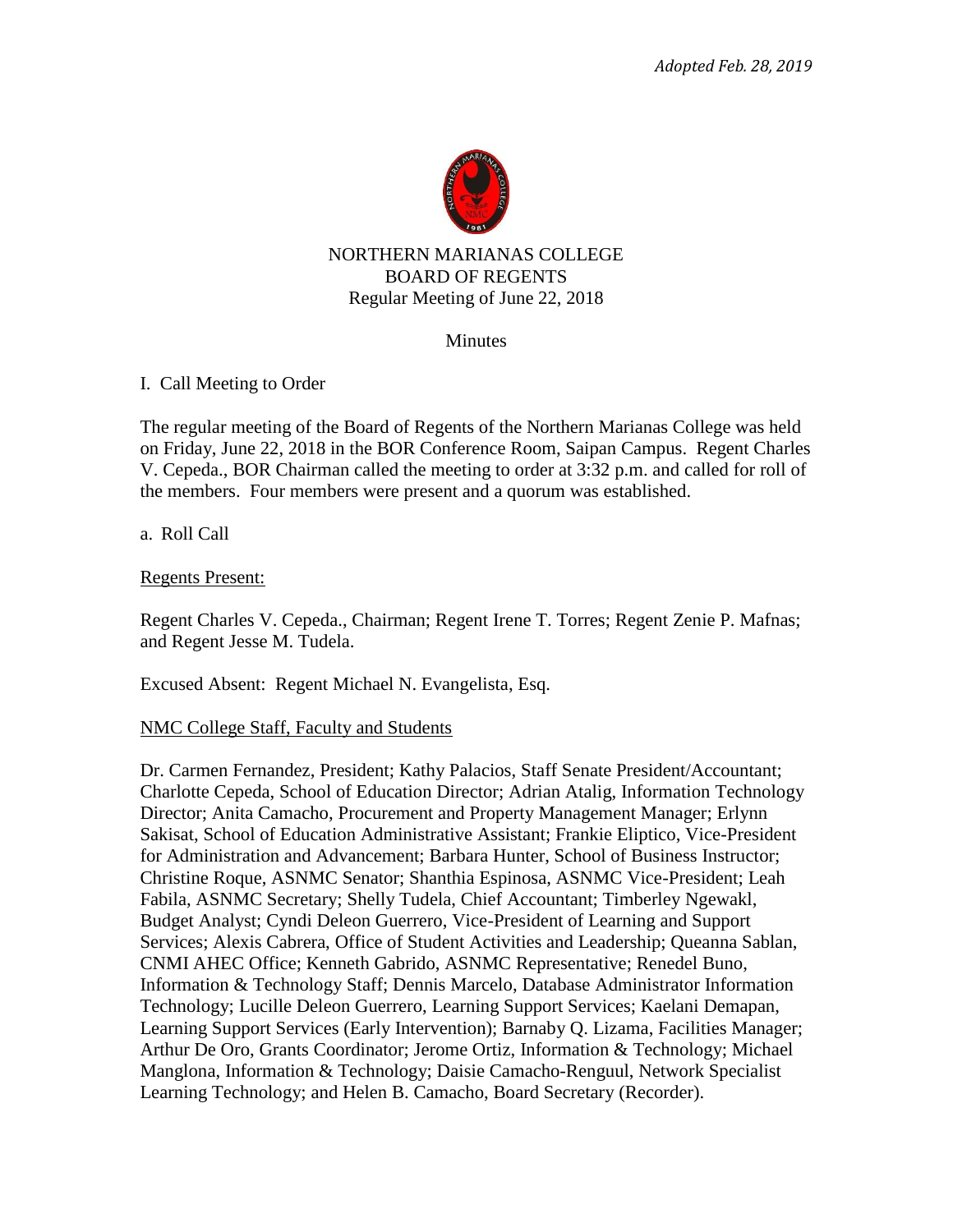Chairman Cepeda called the meeting to order at 3:32 p.m. and welcomed everyone. He also recognized Mr. Jesse M. Tudela who is the the newest member of the Board of Regents. Regent Tudela was appointed to serve on the Board of Regents on February 02, 2018 and subsequently confirmed by the Senate. Regent Tudela offered some comments and stated that he is especially thankful for all the support given to him during his appointment and subsequent confirmation hearing. He vowed to listen to all stakeholders and support the programs at the college.

# Review and Adoption of Agenda

# **Regent Tudela motioned to adopt the agenda, seconded by Regent Mafnas. All members voted yes, the motion carried.**

# Review and Adoption of Minutes

March 16, 2018 regular meeting

**Regent Torres motioned to adopt the meeting minutes, seconded by Regent Mafnas.**  Legal Counsel Borja added that in the future it should be noted that upon convening the meeting after executive session that no action is to be taken. **All members voted with the recommendation made by Counsel Borja, the motion carried.** 

II. Public Comment Period: Individuals may orally testify on items on the agenda during the Public Comment Period. Written testimony is also accepted. Oral testimonies are limited to five (5) minutes.

None.

III. NMC Executive Reports

# **FINANCE COMMITTEE, Regent Irene T. Torres, Chair**

Regent Torres, Chair for the committee provided an update. She indicated that the committee met earlier in the week and the items that were discussed are in today's agenda.

# **AUDIT COMMITTEE, Regent Zenie P. Mafnas, Chair**

No report.

# **HUMAN RESOURCES COMMITTEE, Michaela U. Sanchez, Chair**

None.

# **REGENT NOMINATING COMMITTEE, Irene T. Torres, Chair**

None.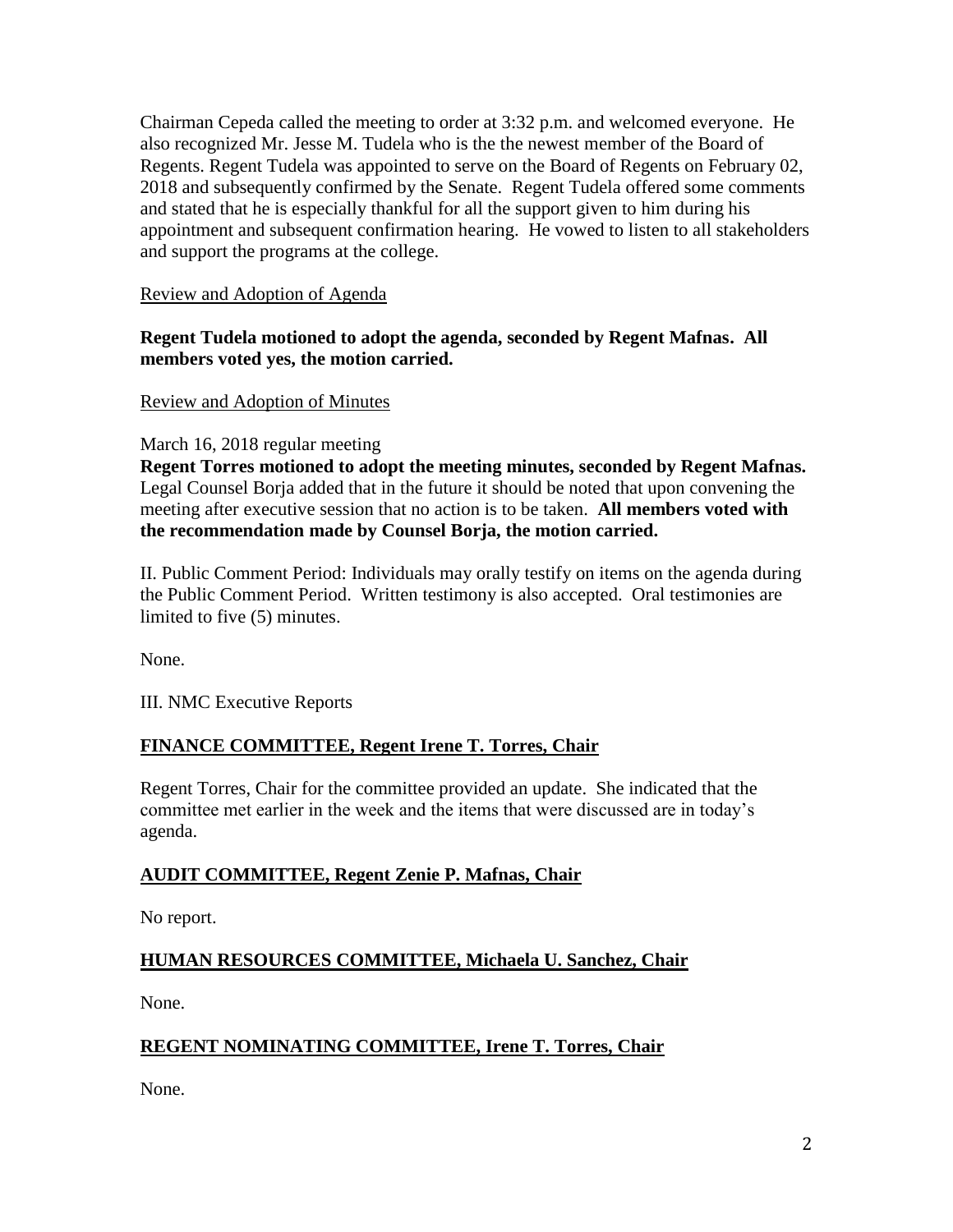# **PROGRAM COMMITTEE, Regent Michael Norita Evangelista, Chair**

None.

# **OLD BUSINESS**

Board Policy No. 6000 – Compensation and Classification

#### **Regent Torres motioned to table this item, seconded by Regent Mafnas. The motion carried.**

To amend Board Policy No. 1005: Standing Committees of the Board

**Regent Torres motioned to table this item, seconded by Regent Mafnas. The motion carried.** 

#### PW96 NMC Gym Design Plans

#### **Regent Torres motioned to accept and approve the NMC Gym Design Plans, seconded by Regent Mafnas**.

**Questions and Comments:** Ms. Jaime Pangelinan, Associate Architect from Taniguchi, Ruth and Makio Architects presented the design plans (handouts provided) to the full board. She presented images and information about the various parts of the design plans. Jaime highlighted the following details:

- 1) Locker Rooms
- 2) Classroom
- 3) Existing roof includes solar water heaters.
- 4) Main Gym Roof Solar Power PV Panel is intended to provide full power.
- 5) Study alcoves, student waiting areas.
- 6) Industrial look/features
- 7) Interior size of the floor

Questions from the Board included Regent Mafnas noting some important information raised during the finance committee meeting about the block grant's low income bracket requirements and timeliness in completing the project. Regent Torres asked about the funding for the solar panels and the parking lot as it does not appear to be included in the budget. In response to a question from the board members to include the funding for the solar panels, parking lot and the block grant requirements, President Fernandez explained that the budget is very limited and therefore, we will need to secure a grant to be able to fund the solar panels. A separate funding will also be secured for the parking lot. The estimated cost will be at Three Hundred Eighteen Thousands dollars.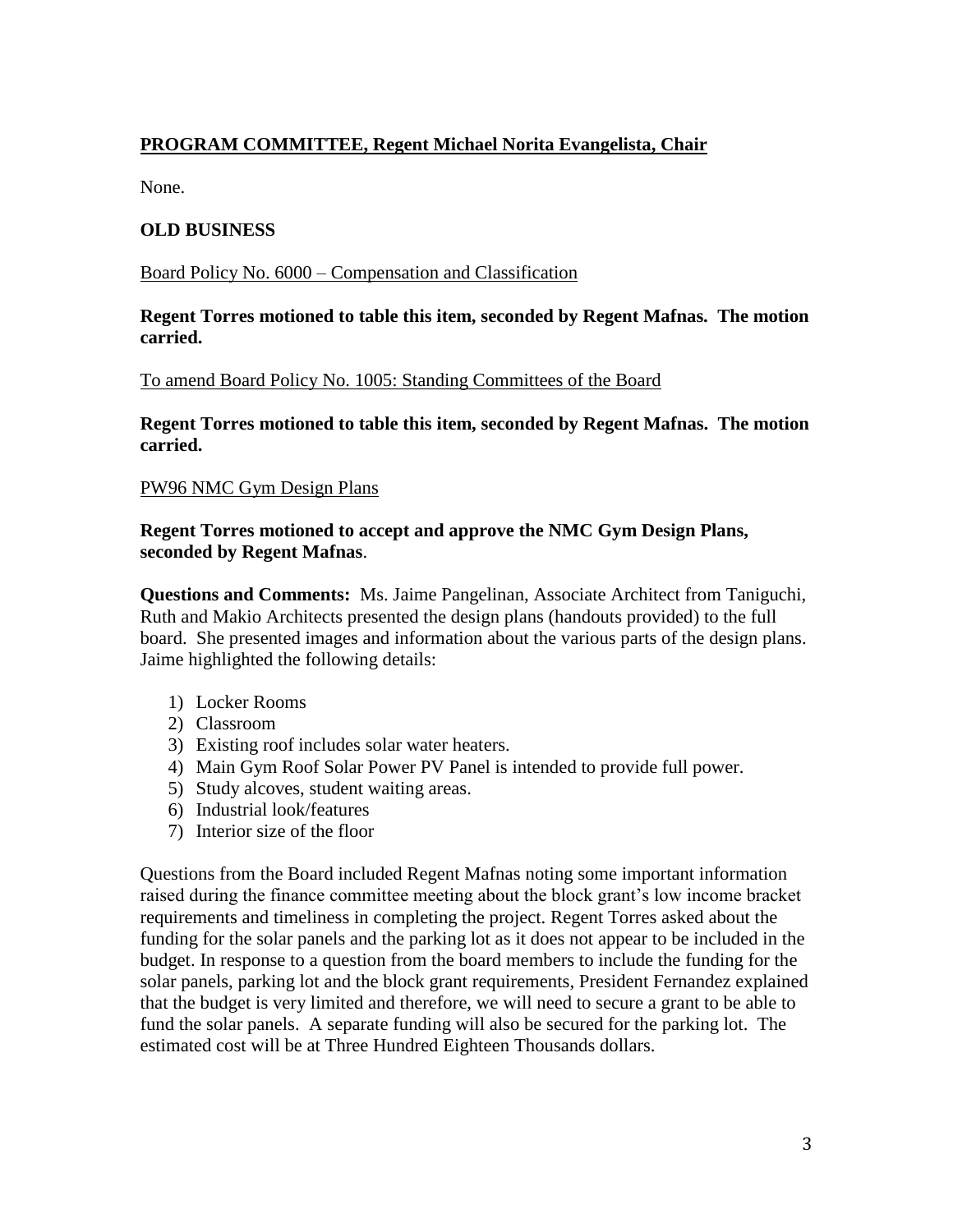As for the inquiry about the grant requirements, Regent Mafnas will do her best to ask for an extension. President Fernandez indicated that the target deadline is still December 2019.

Chairman Cepeda thanked Ms. Pangelinan for her report and presentation. Mr. Dick Cody, TRMA Owner for the Saipan Branch was also present.

**Regent Torres motioned to amend the earlier motion and the new motion is to approve the NMC Gymnasium Renovation & Expansion Design Plans (and the budget will be clarified later), seconded by Regent Tudela. All members voted yes, the motion carried.** 

NEW BUSINESS

#### Board Resolution No. 2018-02: NMC debit/credit card

# **On behalf of the finance committee, Regent Torres motioned to approve BOR Resolution No. 2018-02: NMC debit/credit card, seconded by Regent Mafnas.**

**Questions and Comments:** In response to to Chairman Cepeda's question, President Fernandez explained that the CFO will be the sole guardian of the card. The credit/debit card if approved by the board will be another method of payment and thus would still need to go through the procurement process.

Regent Tudela noted his reservations approving the request without true and clear definitions and internal controls. In response to Regent Tudela's question, Frankie Eliptico, VP for Administration and Advancement responded that although the Chief Financial Officer is on personal leave today, he supports it because he was the one who drafted the resolution.

Regent Mafnas echoed the earlier comments made by Regent Tudela about internal controls and procedures. She encouraged the college to have them in place so that there is transparency and protection on all fronts. Regent Torres indicated that the committee discussed these matters at length and requested that the college work this out.

President Fernandez informed the board that the procedures are under development and that they will be very strict and clear. Furthermore, there will be full accountability. The college will share the procedures once it's done for their information so that the board can see that the controls are in place.

Regent Mafnas inquired on the differences between policy and procedures from an accreditation stand point. In response to Regent Mafnas's question, VP Eliptico for Administration and Advancement explained that in the past, previous boards have been cited by accreditation for being involved in the procedural matters of the college which is normally in the purview of the administration versus policy. The board members should be involved with the financial strategy and policy of the college.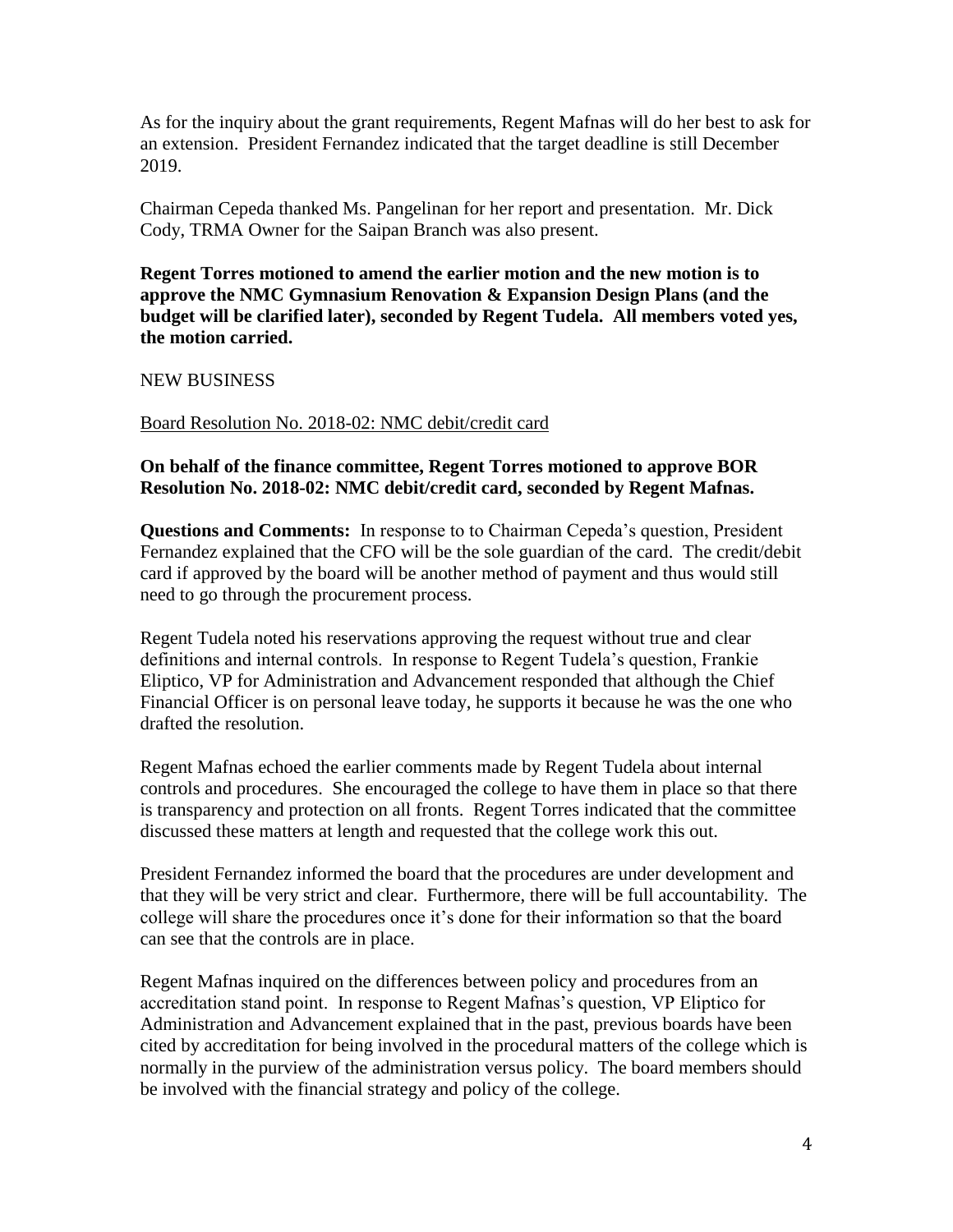Counsel Borja explained that generally speaking that is correct. Accreditation maintains that the board only has jurisdiction over the policies and that the administration has jurisdiction over procedures. However, he cautioned the board that depending on the subject matter, like for example the procurement policy and procedure goes together. There are times when the board has to deal with both. Generally speaking, the board deals with policy and the college deals with procedures.

Chairman Cepeda asked if a resolution is even necessary to give the college administration the authority to obtain a credit card. Counsel Borja said that it's a requirement by the bank and once the board approves it, the bank wants to see something in writing that the authority has actually been given. In response to the Chairman's next question on difference between resolution and policy, Counsel Borja asked is it different in the sense that when you acted on it to approve it, that is a policy saying that you've decided the administration can have a card. The resolution itself is the written evidence of that policy to the bank.

Discussions ensued about whether or not a policy exists. Chairman Cepeda asked if there is a policy in place. President Fernandez informed the board that the staff found the credit card policy. She apologized for the oversight and explained that the need is there to approve the request because it's been difficult for employees to purchase items/services because most vendors require a credit card. VP Eliptico also added that it is an ongoing challenge for the departments most especially for the Information Technology and Marketing Department. There were instances where personal credit cards had to be used in order to meet the vendor deadlines and requirements.

Chairman Cepeda had some reservations and recommended that the resolution be revisited. The resolution should cite Board Policy No. 7005. Counsel Borja agreed with the recommendation and also added that the language should mirror the policy.

#### **Regent Torres motioned to withdraw her earlier motion, seconded by Regent Tudela. All members voted yes, the motion carried. Regent Torres motioned to table this item, seconded by Regent Tudela. All members voted yes, the motion carried.**

#### FY2017 Financial Audit

On behalf of the Audit Committee, Regent Mafnas informed the board that the audit committee did not meet because the audit report was not ready. The audit submission is due on June 30, 2018. VP Eliptico also informed the board that the lateness of the audit is by no means the fault of anybody at the Northern Marianas College. He also requested if the board can meet on this matter sometime before the June 30 deadline. VP Eliptico recommends recessing the meeting if at all possible solely for this purpose.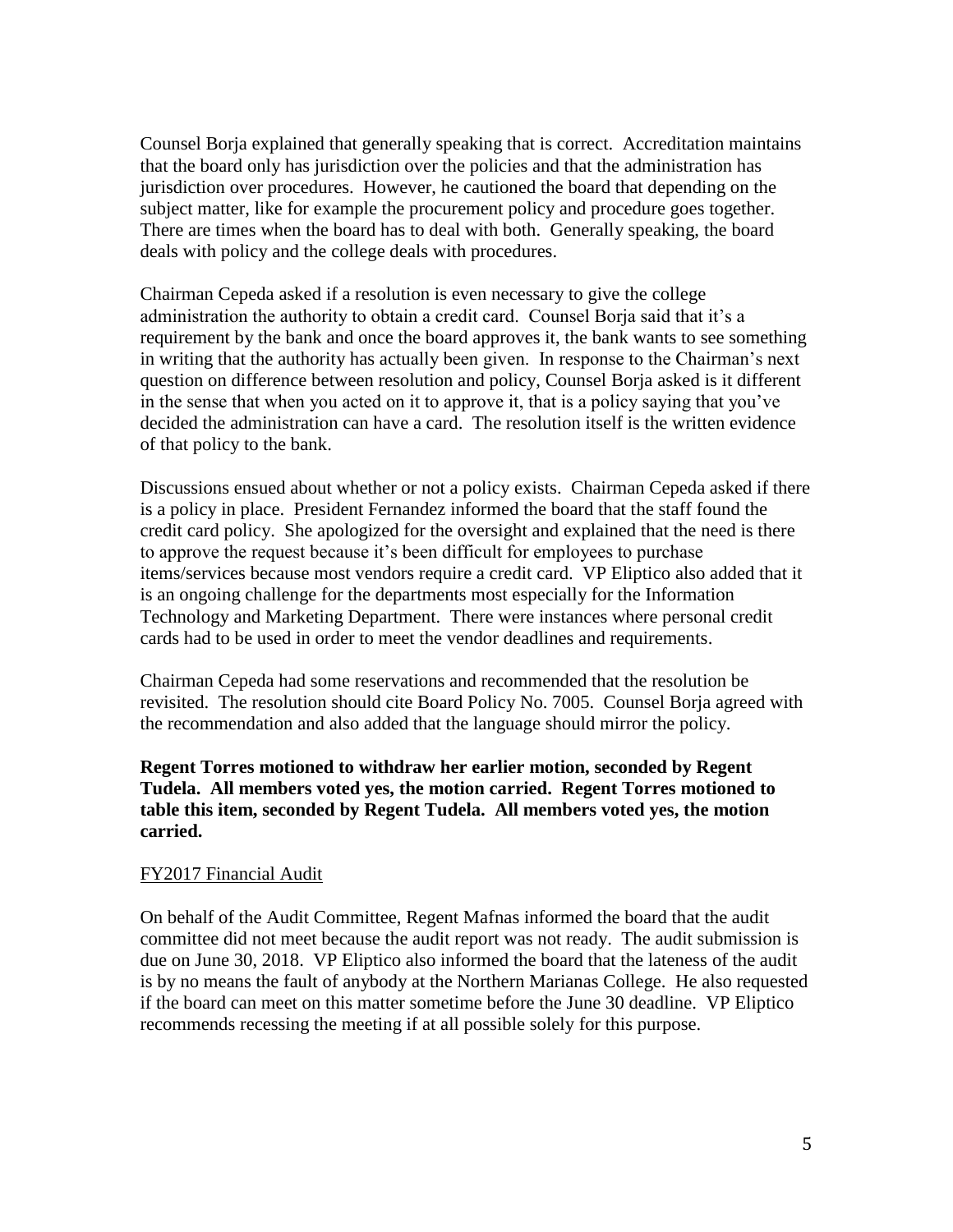After much discussion, it was concluded that the audit report does not require the action of the board and the president will take it to the audit committee immediately for its review. Subsequently, the college will provide the full board with a copy.

# **NMC Executive Reports**

Dr. Carmen Fernandez, NMC President reported:

- 1) Attended the Budget Hearing with the House of Representatives: Budget request of \$6.5 Million.
- 2) Fall Enrollment: One Thousand Two Hundred (1,200) students to date.
- 3) Facilities Master Plan updates: Contractual process and going into the internal facilities master planning for the new campus facilities.
- 4) 2018 ASNMC Officers: Alexis Cabrera, Office of Student Activities Leadership introduced the following members:

Kenneth Gabrido, President Shanthia Espinosa, Vice-President Leah Fabila, Secretary Nadia Benjamin, Treasurer Christine Roque, Senator Ruby Jean Belingnon, Senator Zalbert Palma, Senator

b. WASC Accreditation Update

President Fernandez provided an update on the ongoing accreditation efforts, she highlighted the following.

- 1) Mid-Cycle review is scheduled for next Summer.
- 2) Campaign Initiative: Ten in 20/20 Accreditation Goal of 10 Years.
- 3) Next visit is in 2020; report will be submitted in 2019.
- 2. Legislative Update

Frankie M. Eliptico, VP for Administration and Advancement (handout circulated) highlighted some key updates:

- a) S.B. 20-21: To Establish NMTI as a government entity was vetoed on March 16, 2018 by Governor Torres.
- b) 2018 Appropropriations Budget Hearing on June 06 with the House Ways and Means Committee where the college's budget request of \$9 Million was presented. The discussion went well. The Bill is now headed to the Senate.
- c) S.B. 20-71: To establish a Nursing School Profession Scholarship is with the House Committee on Education on June 26, 2018 to discuss the bill.